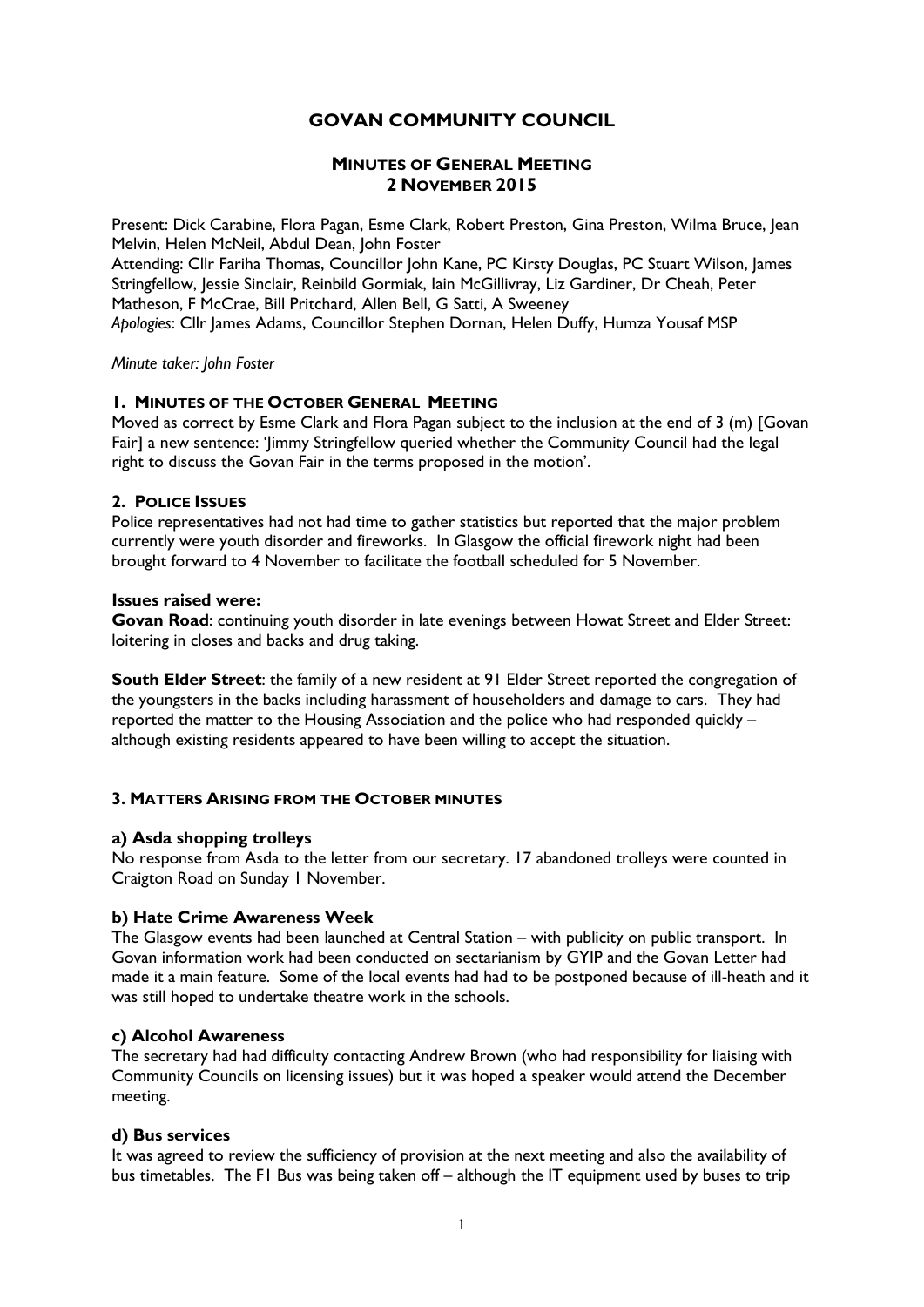the traffic lights was now operating. The lack of a stop for the Govan C scheme was raised. It was reported that a stop would be reinstated – though at a slightly different location.

### e) STUC and People's Assembly Rally against Austerity

It was agreed that the Community Council come back to the issue of cuts once funding for the City Council for the coming year had been clarified – which might not be before February.

## f) Graving Dock

The campaign for the preservation and restoration of the docks had been featured in the Sunday Herald. The Community Council expressed its support for the campaign – though recognising its success would depend on it becoming part of the wider heritage project coming out of the Charrette discussions in which the City Council would have to play the leading role. Our secretary would be present at the next CGAP meeting that would discuss the issue. The Charrette report was now available at

https://www.glasgow.gov.uk/councillorsandcommittees/viewSelectedDocument.asp?c=P62AFQDNT1 2UUT812U

## j) Southern Hospital: signage

Signage inside the new building was felt to be generally adequate. On the other hand, signage for the buildings at the south of the new building remained inadequate, such as the neurosciences Block J, and it was agreed a letter be written.

## k) Future of Govan Shipyard

The secretary had discussed with Kristina Crow of BAE the feasibility of a public event to present the plans for redevelopment. It was felt that this would be best held in the first half of 2016.

## l) Govan Fair

It was reported that the officers were continuing their discussions as agreed at the October: that they meet to make recommendations about how to ensure that the Govan Fair proceeds on the basis of its existing constitution, as prior to the 2015 AGM, and with full community involvement and that they consult with whosoever they deem relevant to secure this objective.

Jimmy Stringfellow proposed that he meet with the officers to outline how he intends to carry forward the work of the Govan Fair for the benefit of the whole community. The minute secretary, seconded by the Secretary, put forward a motion that 'Officers consider this proposal in light its relevance to their own wider discussions'. This motion was put to the vote and approved by all members of the Community Council present.

### 4. COMMUNITY COUNCIL ORGANISATION

### a) Membership of the Community Council

The minute secretary reported that the three vacancies had been advertised and that there had been five valid nominations received. The CCRC would therefore conduct an election at some point later in November. It would be held in a public location between 5 p.m. and 8 p.m. and organised by CCRC staff. Time and venue would be advertised.

### b) Govan Letter

1,000 copies had been printed and distributed. The invoice had been passed to the Treasurer.

### 5. CORRESPONDENCE

Johann Lamont MSP: surgery dates for the autumn.